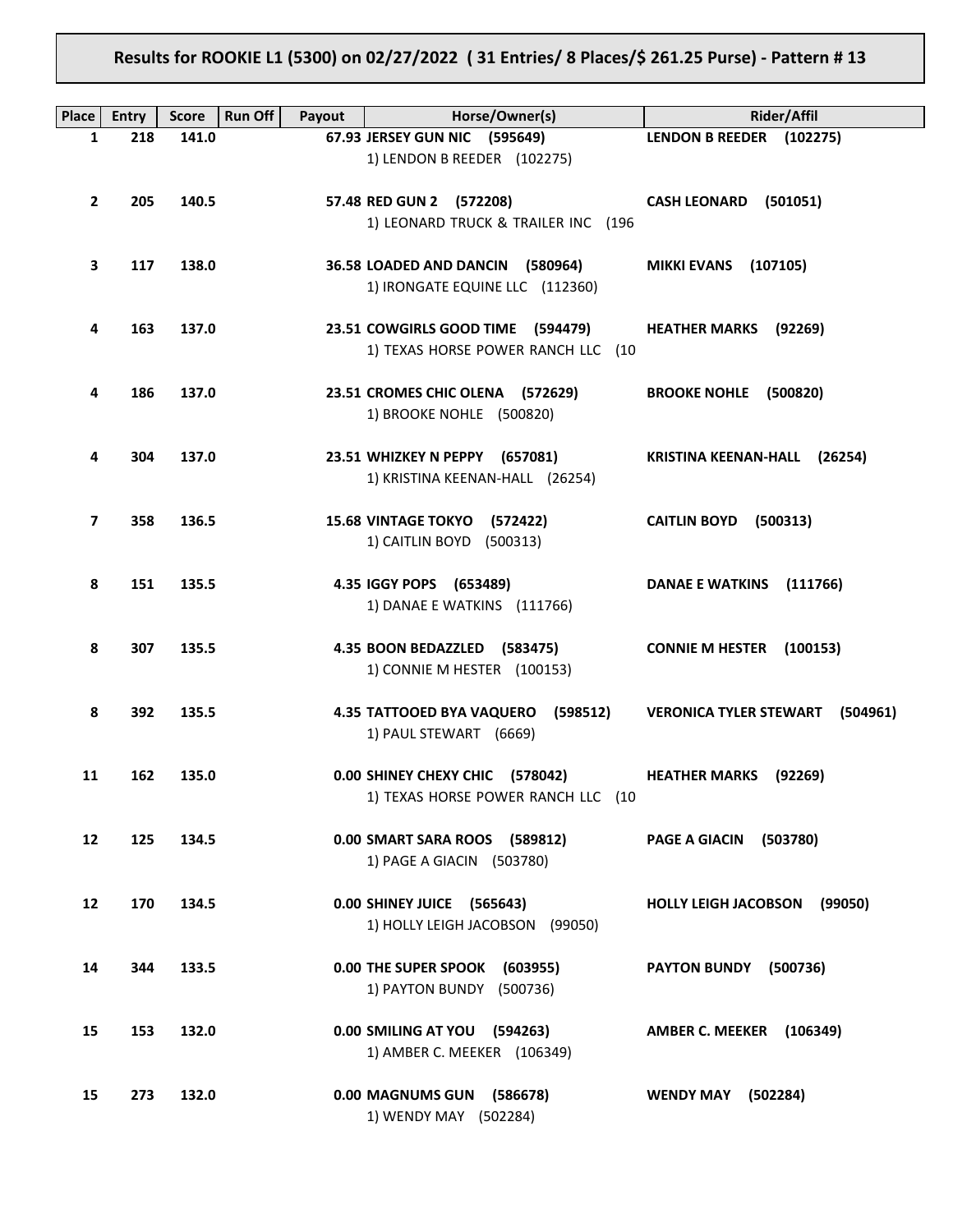| 15 | 346 | 132.0 | 0.00 DUN CALL N ME (545721)<br>1) PENELOPE J PAQUETTE (98326)                                | PENELOPE J PAQUETTE (98326)                |
|----|-----|-------|----------------------------------------------------------------------------------------------|--------------------------------------------|
| 18 | 356 | 131.5 | 0.00 SMOKING SILVER STAR (603157)<br>1) STEPHANIE REECE JACKSON (503763)                     | <b>STEPHANIE REECE JACKSON</b><br>(503763) |
| 19 | 302 | 131.0 | 0.00 CODES SHOW STOPPER (600961)<br>1) SOFIA L TIECHE (500600)                               | <b>SOFIA L TIECHE</b><br>(500600)          |
| 20 | 195 | 130.5 | 0.00 WIMPYSLITTLECADILLAC (582572)<br>1) ERIN M MEEHAN (63580)                               | <b>ERIN M MEEHAN</b><br>(63580)            |
| 21 | 237 | 129.0 | 0.00 DOWNTOWNBEVERLYBROWN (589652 KAYLIE M THOMAS (503154)<br>1) KAYLIE M THOMAS (503154)    |                                            |
| 21 | 349 | 129.0 | 0.00   SHINE WITH CASH (595108)<br>1) MARTHA COUTINHO (100288)                               | <b>MARTHA COUTINHO</b><br>(100288)         |
| 23 | 271 | 127.0 | 0.00 LIL CASH NOW (593974)<br>1) MILTON WHITE (55706)                                        | MOLLY WHITE (78234)                        |
| 24 | 116 | 125.5 | 0.00 SUPER SPY GUY (597724)<br>1) CYNTHIA M SCHUETZ-SMITH (504153                            | <b>CYNTHIA M SCHUETZ-SMITH</b><br>(504153) |
| 25 | 224 | 124.5 | 0.00 XTRA DUN STEP (583884)<br>1) JENNIFER GROEHN (63737)                                    | <b>JERRY A DOUGLAS</b><br>(110409)         |
| 26 | 169 | 124.0 | 2) JERRY A DOUGLAS (110409)<br>0.00 MDS GUNS N VELVET (562467)<br>1) KRISTA JOHNSON (111706) | <b>KRISTA JOHNSON</b><br>(111706)          |
| 27 | 216 | 121.0 | 0.00 HIGH ROAD LIVE LOAD (582945)<br>1) JILLAINE VILLIO (109662)                             | <b>JILLAINE VILLIO</b><br>(109662)         |
| 28 | 128 | 115.0 | 0.00 TRASHADUALLY (579955)<br>1) NATALIE TATE (503464)                                       | <b>WESLEY TATE (503463)</b>                |
| 29 | 166 | 0.0   | 0.00 BUENO JOE (591691)<br>1) CHLOE SCOTT (112558)                                           | <b>CHLOE SCOTT</b> (112558)                |
| 29 | 241 | 0.0   | 0.00 MOONLITE N TRASH<br>(602852)<br>1) BRADLEANN WILLIS (92730)                             | <b>BRADLEANN WILLIS</b><br>(92730)         |
| 29 | 359 | 0.0   | 0.00 CHEX R IN THE MAIL<br>(600304)<br>1) CRIS SCHMANKE (63521)                              | CRIS SCHMANKE (63521)                      |
|    |     |       |                                                                                              |                                            |

Show Secretary: